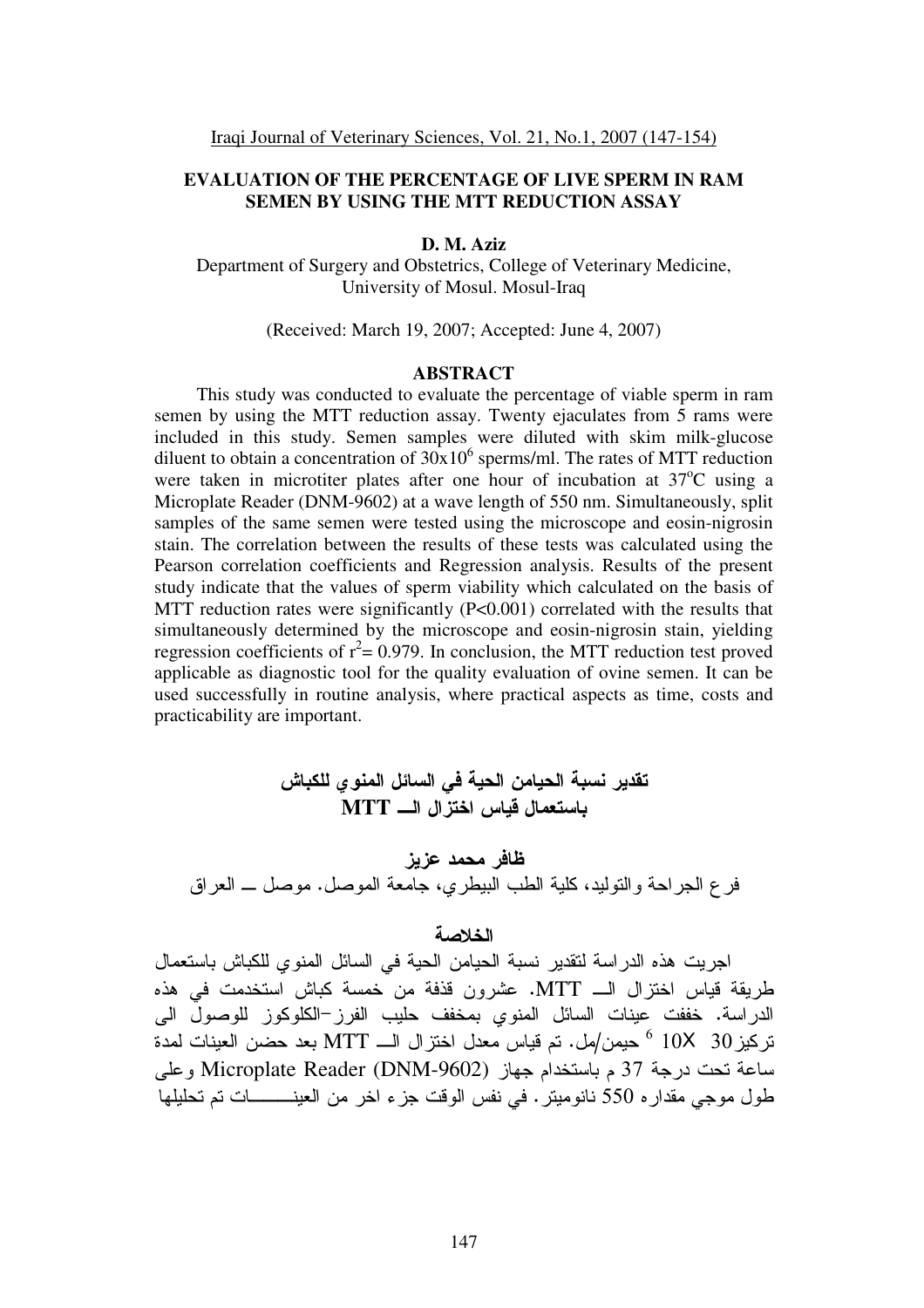باستخدام المجهر وصبغة الايوزين–نكروسين. تم حساب الارتباط ما بين النتائج الماخوذة بكلا الاختبارين باستخدام اختبار معامل الارتباط ومعامل الانحدار . بينت النتائج ان قياس حيوية الحيامن بطريقة اختزال الـــ MTT ارتبطت معنويا (P<0.001) مع النتائج المحسوبة بنفس الوقت بطريقة المجهر وصبغة الايوزين–نكروسين، حيث كان مقدار معامل الارتباط R $^2$ =  $\rm 0.979$ . نستتتج من هذه الدراسة ان اختبار اختزال الــــ MTT بالامكان استخدامه كطريقة تشخيصة للسائل المنوي في الاغنام حيث يمكن استخدامه في النقييم الرونيني للسائل المنوي لكونه اختبار غير مكلف ولا يحتاج لوقت طو بل.

## **INTRODUCTION**

Several methods are currently available to evaluate the quality of semen samples. Visual estimation of the percentage of motile sperm is the most common method of semen analysis. This method is fast and inexpensive, but it is subjective and can be influenced by the experience of the analyst (1). Computer-assisted sperm analysis is also based on motility characteristics. The system uses a camera, computer, and software to record and analyse sperm motility (2). Flow cytometry in different technical applications offers many advantages for the analysis of sperm quality. It provides an objective and rapid evaluation of individual cells, and allows for estimation of thousands of cells per sample quantitatively and qualitatively (3). Both latter methods are expensive and require special equipments.

Therefore, various analytical techniques have been developed to evaluate sperm quality. Assessment of metabolic status of spermatozoa is one of these techniques which provide valuable information for predicting sperm fertilizing capacity. Reduction activity of spermatozoa is one of these methods that depend on the ability of metabolically active spermatozoa to reduce specific stains. The ability of spermatozoa to reduce the resazurin redox dye (4,5) and methylene blue (6) was used successfully to evaluate semen quality. Recently the MTT assay was revealed as a simple, rapid and reliable method to estimate the percentage of viable sperm in human and boar, depending on the accumulation of formazan grains around the midpiece of sperm tail (7,8). And in our previous studies (9,10), the MTT test was reported to be a reliable method for an objective evaluation of equine and bovine semen, depending on the reduction rate and optical density of the MTT.

MTT (3[4,5-dimethylthiazol-2-y1]-2,5-diphenyltetrazolium bromide) is a yellow water-soluble tetrazolium salt. The dye is converted to water-insoluble purple formazan on the reductive cleavage of its tetrazolium ring by the succinate dehydrogenase system of the active mitochondria (11). Thus, the amount of formazan formed can be determined spectrophotometrically and serves as an indicator of the number of mitochondria and hence the number of living cells in the sample (12). MTT assay was used in many studies, which were related to viability of different cells (13-17).

The aim of the present study is to investigate the diagnostic value of the MTT reduction assay to evaluate the percentage of live sperm, and to compare the results of this test with those that were simultaneously achieved by the microscope and eosin-nigrosin stain.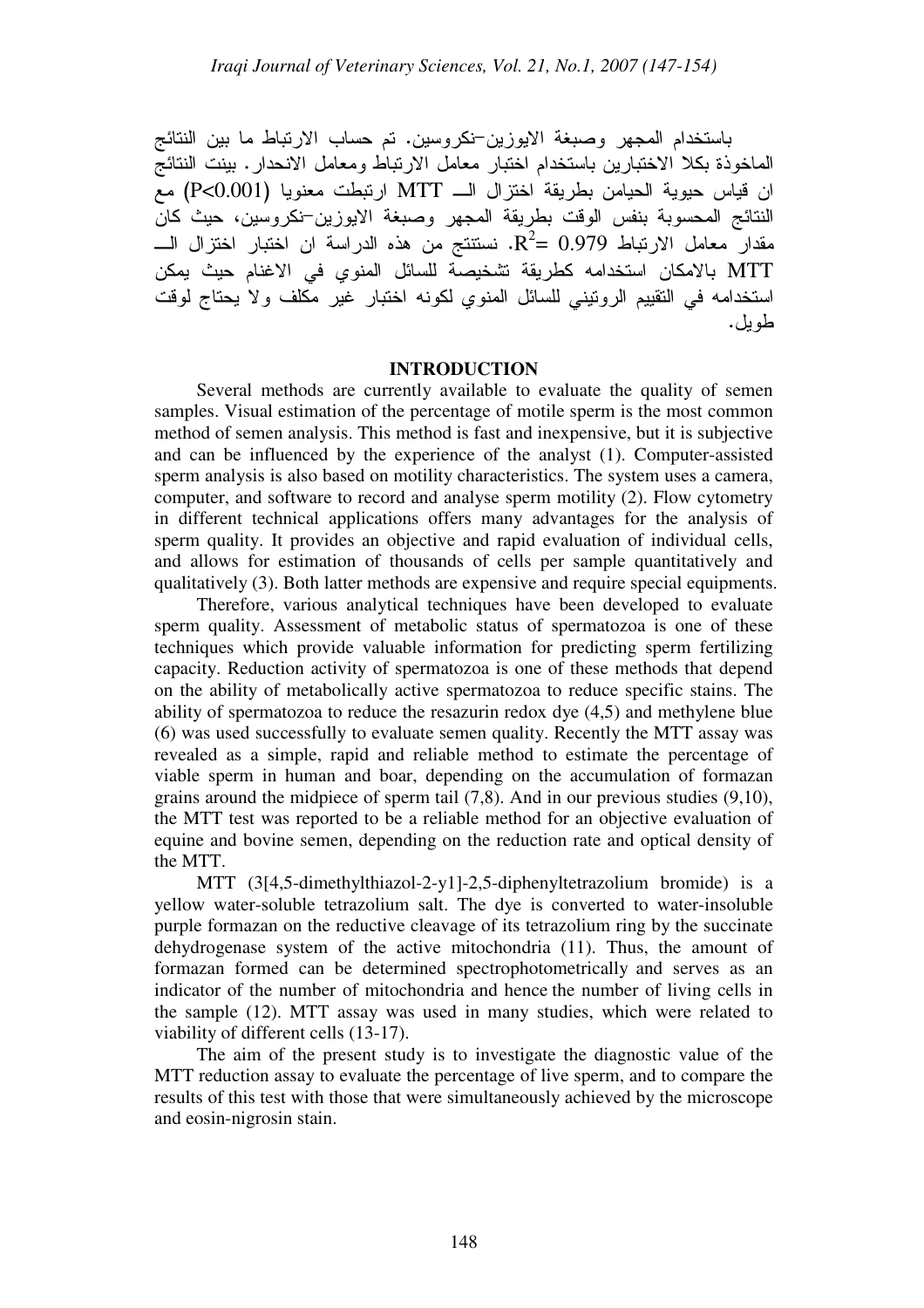### **MATERIALS AND METHODS**

#### Animals:

Five adult rams, aged between 1.5-2 years (during the semen collection period), were used in this study. The rams were maintained at the animal house of the College of Veterinary Medicine, University of Mosul under uniform feeding and housing conditions.

#### Semen samples:

Twenty ejaculates (4 ejaculates from each ram) were collected from rams with pre warmed artificial vagina (37 °C). The volume of collected semen samples ranged between 0.7 and 1.5 ml with an initial sperm motility of 70-90% and a total concentration of 2-2.2 x  $10^9$  sperms/ml. After the microscopic evaluation, each semen sample was diluted with skim milk-glucose diluent to obtain a concentration of 30 x  $10^6$  sperms/ml.

Some of semen samples were left at the room temperature for about one hour or more to reduce the percentage of live sperms in the sample, and increase the degree of variation between the samples.

#### Semen analysis:

Eosin-nigrosin stain was used to evaluate the percentage of live sperm. The stain was prepared according to Dott and Foster (18). To stain a semen sample, one drop of diluted semen was placed at one end of clean, dry and pre-warmed microscope slide alongside of which was placed two drops of stain. The stain and semen were mixed and left for 5 minutes. A thin film of the stained sample was drawn along the slide. The slide was left to dry. A sample of 200 spermatozoa was evaluated under a light microscope at a magnification of 1000X, and the number of spermatozoa stained and unstained was noted, then the percentage of live sperm was calculated (19).

### MTT reduction assay:

The MTT assay was performed according to the method of Aziz et al. (9). For each sample, 6 wells of the 96-well microplate were used. 100 µl of semen sample plus 10 µl of MTT stock solution (5 mg of MTT/ml of PBS) were placed in each well. The rates of MTT reduction were taken immediately and after one hour of incubation at 37<sup>o</sup>C using a Microplate Reader (DNM-9602, Beijing Prolong New Technology Co., LTD., Nanjing, China) at a wave length of 550 nm.

### Experiments:

Firstly, fresh semen of three rams with good semen quality (about 85% viable sperms) were used to obtain the standard curve of the relationship between the MTT reduction rate and percentage of live sperm that estimated by microscope and eosin-nigrosin stains. The semen samples were diluted with skim milk-glucose diluent, then 10 ml of the diluted semen were divided in two fractions; one fraction was maintained at 37°C, while the sperms in the other fraction were killed by two cycles of plunging into water path at 60°C. Samples for analysis were made by combining aliquots of viable and killed sperms in ratios of 10:0, 8:2, 6:4, 4:6, 2:8 and 0:10 (vol:vol), respectively. The percentage of live sperm in the prepared samples was evaluated by using the microscope and eosin-nigrosin stain.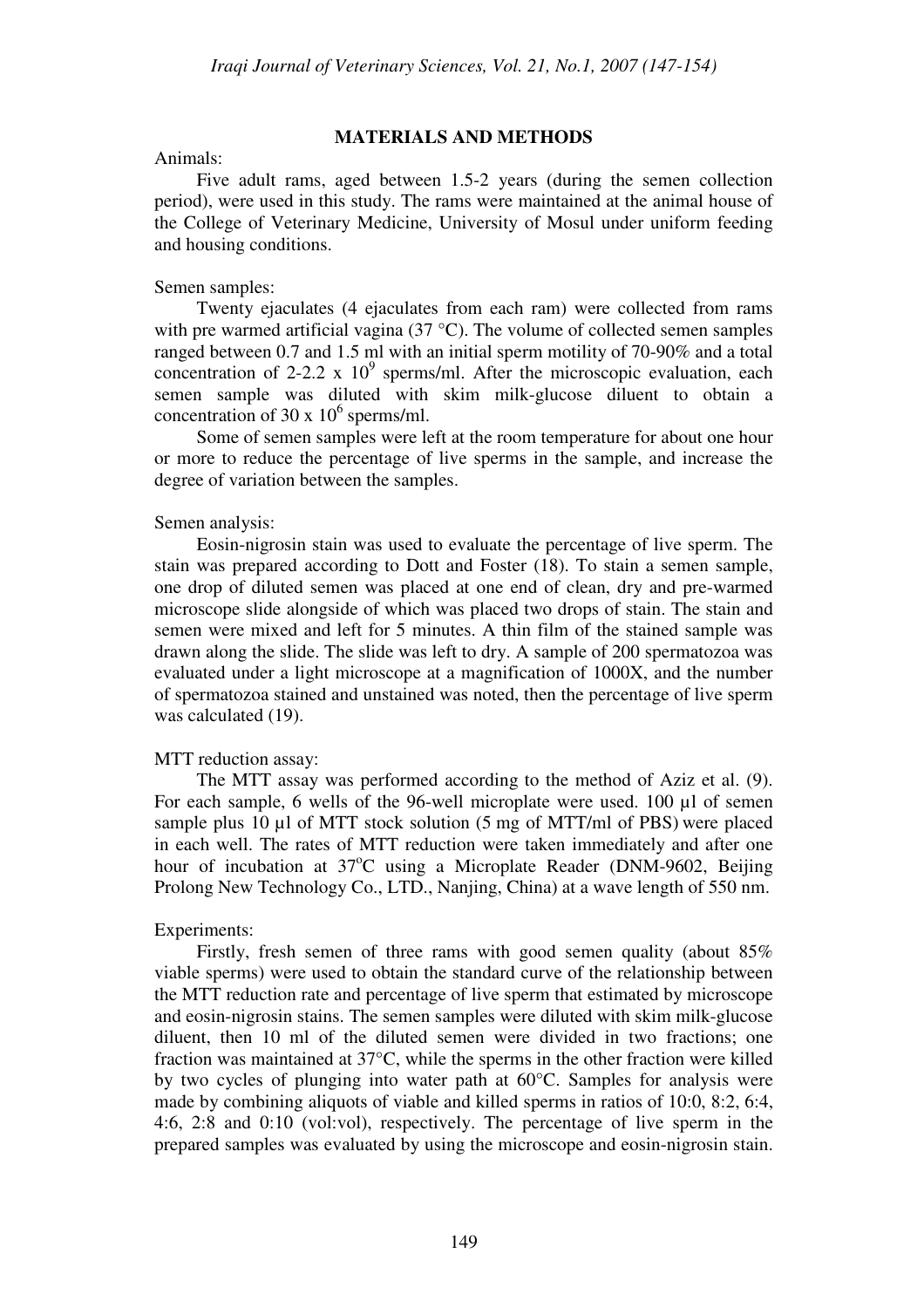Simultaneously each sample was analyzed by using the Microplate Reader and MTT.

Secondly, the MTT test was applied to evaluate sperm viability in 20 ejaculates that were collected from the 5 rams. After dilution of semen samples with skim milk-glucose diluent, samples and MTT stock solution were distributed in the wells of the 96-well microplate. The rates of MTT reduction were taken immediately and after one hour incubation at  $37^{\circ}$ C. Simultaneously split samples of the same semen were tested using the microscope and eosin-nigrosin stain.

Statistical analysis:

Pearson correlation coefficients and Regression analysis were used to evaluate the efficacy of the MTT test for the assessment of sperm viability of ram semen. Data were performed using SigmaStat (Jandel scientific software V3.1), and P<0.05 was considered as statistically significant.

## **RESULTS**

Table 1 showed the MTT reduction rates, which were obtained after one hour of incubation time, and percentage of live sperm, which were estimated by microscope and eosin-nigrosin stain, of samples containing different proportions of live and killed sperm cells.

MTT reduction rates were decreased significantly  $(P<0.001)$  by increasing the proportion of dead sperm cells. There was a high negative  $(R^2 = -0.983,$ P<0.001) correlation between the MTT reduction rates and the amount of dead sperms.

Regression equation (y =  $65.335x - 33.227$ ) of the relationship between the MTT reduction rate and percentage of live sperm was calculated; the corresponding correlation curve was presented by Figure 1. This curve was applied later as standards to calculate the percentage of live sperm cells on the basis of MTT reduction rates.

| semen samples<br>containing different<br>proportions of live and<br>killed sperms | MTT Absorbance rate at<br>550 nm after one hour<br>incubation time at 37 C | Percentage of live sperm<br>obtained by microscope and<br>eosin-nigrosin stain |
|-----------------------------------------------------------------------------------|----------------------------------------------------------------------------|--------------------------------------------------------------------------------|
| 10:00                                                                             | $1.833 \pm 0.033$                                                          | $85.75 \pm 1.71$                                                               |
| 08:02                                                                             | $1.506 \pm 0.035$                                                          | $67.60 + 2.38$                                                                 |
| 06:04                                                                             | $1.239 + 0.043$                                                            | $50.80 + 2.65$                                                                 |
| 04:06                                                                             | $1.074 \pm 0.059$                                                          | $34.40 + 2.38$                                                                 |
| 02:08                                                                             | $0.797 + 0.048$                                                            | $16.80 + 2.22$                                                                 |
| 00:10                                                                             | $0.498 + 0.027$                                                            | 0.00<br>0.00<br>$+$                                                            |

Table 1: MTT reduction rates and sperm viability of semen samples containing different proportions of live and killed sperm cells.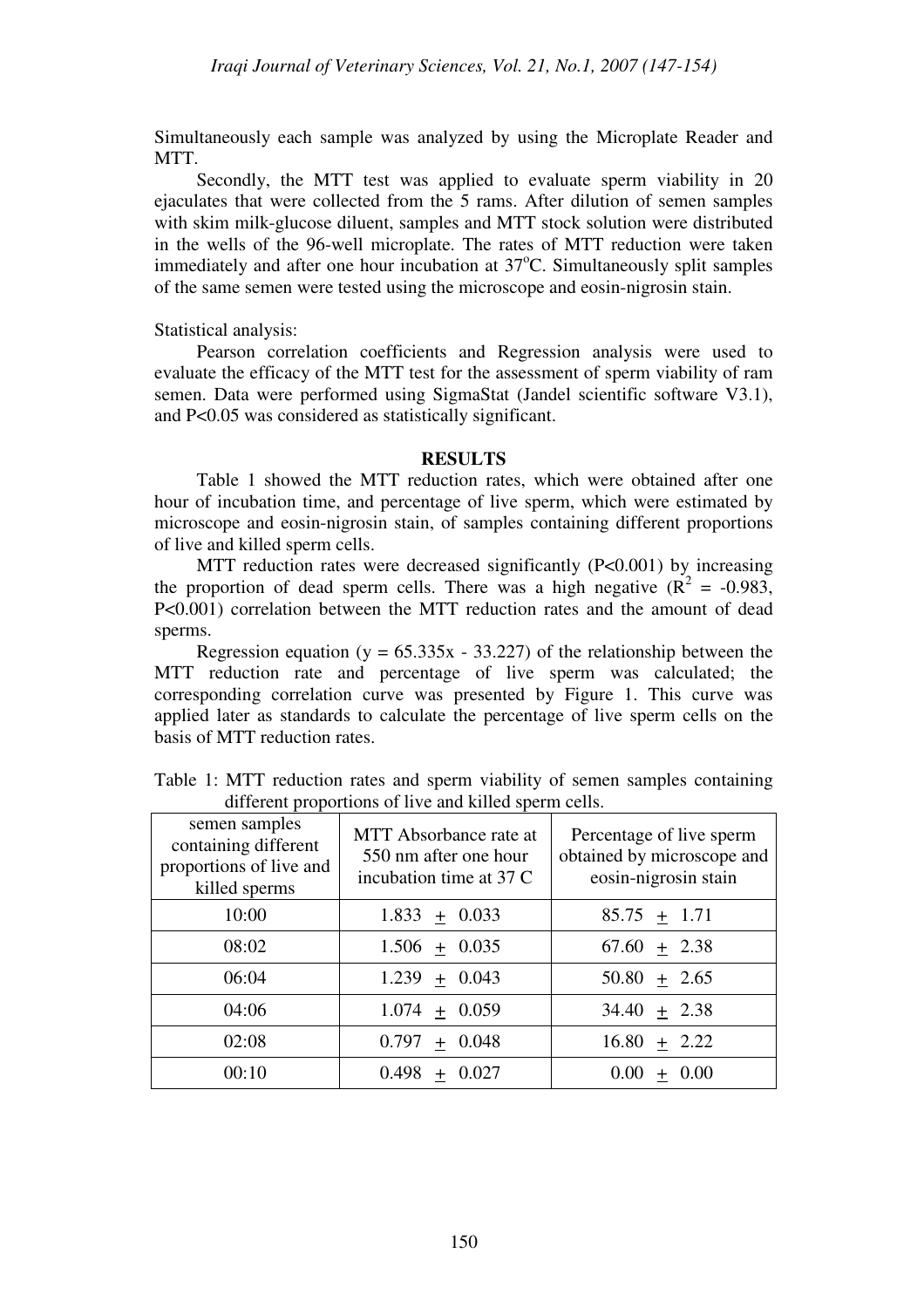

Figure 1: The corresponding correlation curve and Regression equation of the relationship between the MTT reduction rate and percentage of life sperms.

Table 2 contains the diagnostic results for all semen samples of the 5 rams that obtained by MTT reduction test and the percentage of live sperm, which was evaluated simultaneously using a microscope and eosin-nigrosin stain.

The percentage of live sperms that calculated on the basis of MTT reduction rate was significantly (P<0.001) correlated with the result that simultaneously determined by microscope and eosin-nigrosin stain, yielding a regression coefficients of  $R^2 = 0.979$  (Table 2).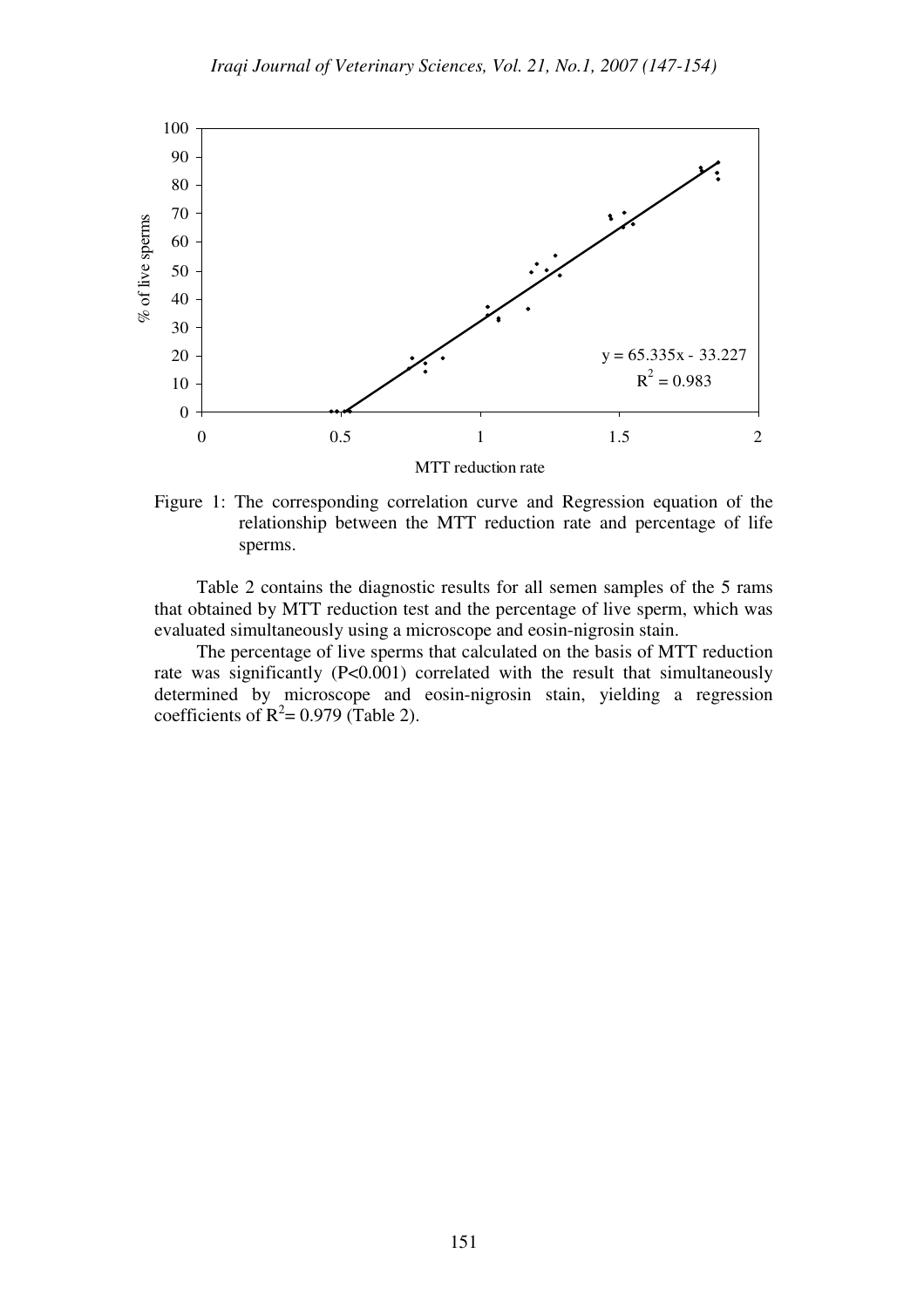|                | MTT test                         |                                      | Eosin-nigrosin stain             |
|----------------|----------------------------------|--------------------------------------|----------------------------------|
| Ejaculates No. | MTT Absorbance rate at<br>550 nm | % of live sperms according<br>to MTT | % of live sperms                 |
| $\mathbf{1}$   | 1.094                            | 38.25                                | 40.83                            |
|                | 0.016                            | 1.05                                 | 6.71                             |
|                | $\pm$                            | $\pm$                                | $+$                              |
| $\overline{2}$ | 1.147                            | 41.73                                | 39.39                            |
|                | 0.029                            | 1.88                                 | 5.48                             |
|                | $\! + \!$                        | $\boldsymbol{+}$                     | $\begin{array}{c} + \end{array}$ |
| 3              | 1.783                            | 83.28                                | 2.03                             |
|                | 0.071                            | 4.63                                 | 85.72                            |
|                | $\begin{array}{c} + \end{array}$ | $\pm$                                | $\pm$                            |
| $\overline{4}$ | 1.636                            | 73.63                                | 75.89                            |
|                | 0.058                            | 3.82                                 | 2.96                             |
|                | $\boldsymbol{+}$                 | $\boldsymbol{+}$                     | $+$                              |
| 5              | 0.044                            | 78.53                                | 81.06                            |
|                | 1.711                            | 2.85                                 | 3.45                             |
|                | $\pm$                            | $\pm$                                | $\pm$                            |
| 6              | 1.730                            | 79.80                                | 78.25                            |
|                | 0.053                            | 3.49                                 | 3.97                             |
|                | $\pm$                            | $\pm$                                | $\pm$                            |
| $\overline{7}$ | 1.448                            | 61.40                                | 59.21                            |
|                | 0.025                            | 1.66                                 | 4.31                             |
|                | $\begin{array}{c} + \end{array}$ | $\pm$                                | $\boldsymbol{+}$                 |
| 8              | 1.204                            | 1.51                                 | 48.09                            |
|                | 0.023                            | 45.41                                | 7.42                             |
|                | $\begin{array}{c} + \end{array}$ | $\boldsymbol{+}$                     | $\pm$                            |
| 9              | 1.600                            | 71.33                                | 73.38                            |
|                | 0.041                            | 2.66                                 | 5.33                             |
|                | $\pm$                            | $\pm$                                | $\pm$                            |
| 10             | 1.096                            | 38.38                                | 39.70                            |
|                | 0.019                            | 1.22                                 | 10.96                            |
|                | $\pm$                            | $\pm$                                | $\pm$                            |
| 11             | 0.096                            | 84.78                                | 79.81                            |
|                | 1.806                            | 6.27                                 | 4.00                             |
|                | $\begin{array}{c} + \end{array}$ | $\pm$                                | $\! + \!$                        |
| 12             | 1.733                            | 80.00                                | 76.10                            |
|                | 0.048                            | 3.15                                 | 5.67                             |
|                | $\pm$                            | $\pm$                                | $\boldsymbol{+}$                 |
| 13             | 1.556                            | 68.45                                | 65.20                            |
|                | 0.038                            | 2.48                                 | 11.70                            |
|                | $\pm$                            | $\pm$                                | $\pm$                            |
| 14             | 0.722                            | 13.92                                | 18.84                            |
|                | 0.047                            | 3.10                                 | 6.81                             |
|                | $\pm$                            | $\pm$                                | $\pm$                            |
| 15             | 1.535                            | 67.03                                | 63.36                            |
|                | 0.021                            | 1.35                                 | 3.17                             |
|                | $\pm$                            | $\pm$                                | $\pm$                            |
| 16             | 1.222                            | 46.60                                | 44.78                            |
|                | 0.079                            | 5.13                                 | 5.88                             |
|                | $\pm$                            | $\pm$                                | $\pm$                            |
| 17             | 1.145                            | 41.56                                | 38.41                            |
|                | 0.033                            | 2.14                                 | 4.17                             |
|                | $\pm$                            | $\pm$                                | $\pm$                            |
| 18             | 1.803                            | 84.56                                | 78.45                            |
|                | 0.056                            | 3.68                                 | 4.34                             |
|                | $\pm$                            | $\pm$                                | $+$                              |
| 19             | 0.836                            | 21.38                                | 6.06                             |
|                | 0.036                            | 2.32                                 | 24.60                            |
|                | $\! + \!$                        | $\pm$                                | $\boldsymbol{+}$                 |
| 20             | 0.044                            | 87.87                                | 80.13                            |
|                | 1.854                            | 2.87                                 | 1.91                             |
|                | $\pm$                            | $+$                                  | $+$                              |

Table 2: Analysis of the bovine semen samples using MTT test and eosin-nigrosin stain.

### **DISCUSSION**

The MTT assay was used in many studies to evaluate the viability of different cells (13-17). This test depends on the ability of viable cells to reduce the MTT (17). In this study, the diagnostic value of the MTT reduction assay to evaluate the percentage of live sperms in semen of rams was investigated by comparison of results with those obtained by using the microscope and eosinnigrosin stain.

Results of this study indicate a high correlation between the MTT reduction rate and the result of microscope. Furthermore the reduction rate of MTT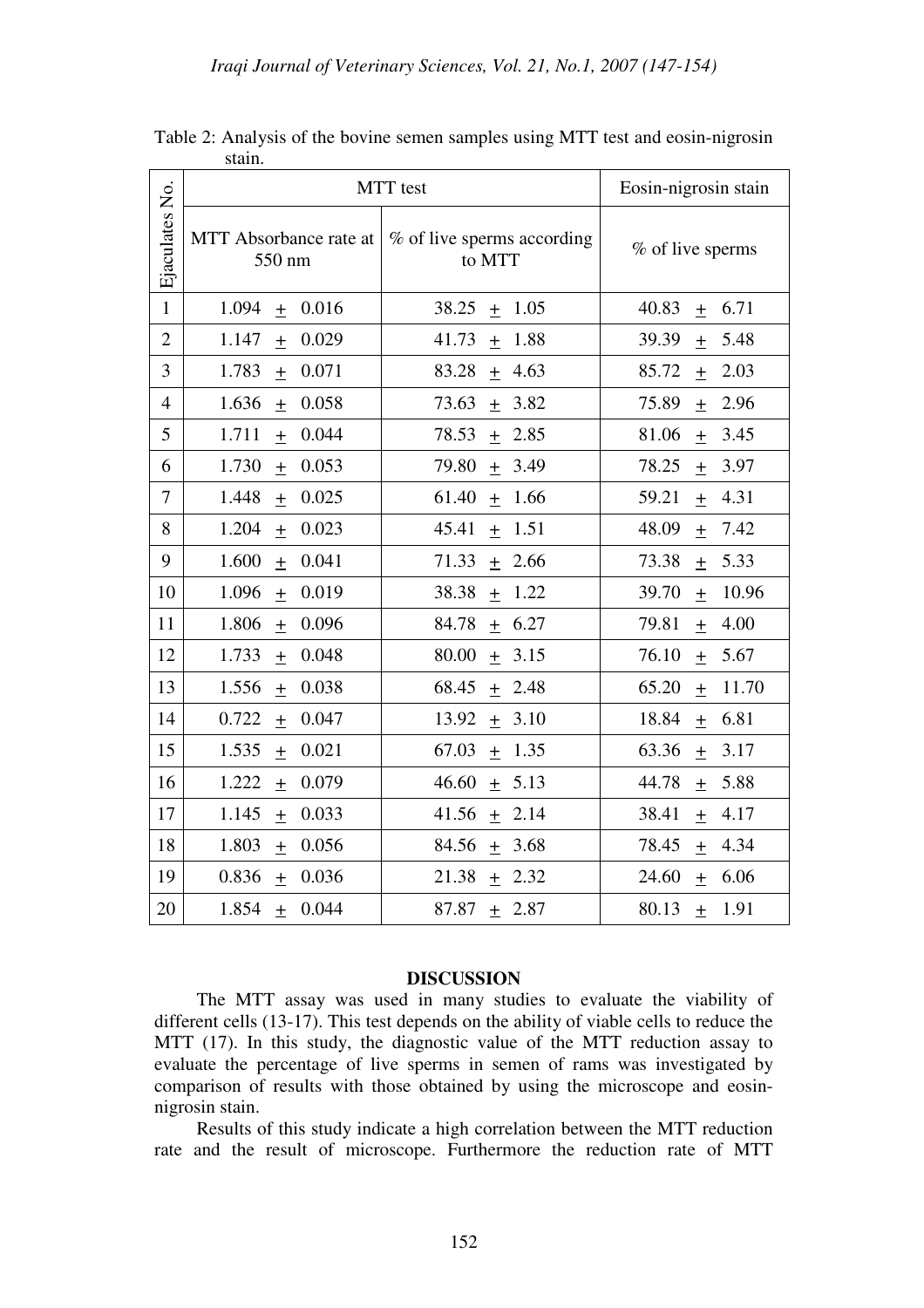decreased significantly with an increasing proportion of killed sperm. These results are in agreement with the findings of Mosmann (17) who concluded that the MTT reduction rate depends strongly on the number of viable cells in the sample.

In contrast to the procedure that was published by Mosmann (17), the reduction rate of MTT was taken successfully after one hour of incubation time. This was expected because spermatozoa are very active cells and rich in mitochondria; therefore the reduction of MTT by spermatozoa is faster than other cells. A similar observation was reported by our previous studies (9,10).

The percentage of live sperm in all tested semen samples that obtained according to the rate of MTT reduction were highly correlated with those results which were estimated using the microscope and eosin-nigrosin stain. Therefore our results suggest that the MTT reduction rate by the spermatozoa may be used as an indicator for the sperm viability in ram semen.

The advantages of the MTT test are simple and inexpensive (17). Additionally results from this study suggest other advantages of this test in evaluating the ovine semen. Firstly, this test is fast (one hour); secondly, many samples (up to 10) can be examined at the same time; and finally, many replications of each sample can be tested simultaneously.

# **CONCLUSION**

The MTT reduction test proved to be applicable as diagnostic tool for the quality evaluation of ovine semen. It can be used successfully in routine analysis, where practical aspects as time, costs and practicability are important.

### **REFERENCES**

- 1. McNiven MA, Gallant RK, Richardson GF. In vitro methods of assessing the viability of trout spermatozoa. Theriogenology 1992; 38: 679-686.
- 2. Jasko DJ, Little TV, Smith K, Lein DH, Foote RH. Objective analysis of stallion sperm motility. Theriogenology 1988; 30: 1159-1167.
- 3. Magistrini M, Guitton E, Levern Y, Nicolle JCI, Vidament M, Kerboeuf D, Palmer E. New staining methods for sperm evaluation estimated by microscopy and flow cytometry. Theriogenology 1997; 48: 1229-1235.
- 4. Zrimsek P, Kunc J, Kosec M, Mrkun J. Spectrophotometric application of resazurin reduction assay to evaluate boar semen quality. Inter J Androl 2004; 27: 57-62.
- 5. Foote RH. Resazurin reduction and other tests of semen quality and fertility of bulls. Asian J Androl 1999; 1: 109-114.
- 6. Chandler JE, Harrison CM, Canal AM. Spermatozoal methylene blue reduction: an indicator of mitochondrial function and its correlation with motility. Theriogenology 2000; 54: 261-271.
- 7. Gaczarzewicz D, Piasecka M, Udala J, Blaszczyk B, Laszczynska M, Kram A. Oxidoreductive capability of boar sperm mitochondria in fresh semen and during their preservation in BTS extender. Reprod Biol 2003; 3: 161-172.
- 8. Naser-Esfahani MH, Aboutorabi R, Esfandiari E, Mardani M. Sperm MTT Viability Assay: A New Method for Evaluation of Human Sperm Viability. J Ass Reprod Genetic 2002; 19: 477-482.
- 9. Aziz DM, Ahlswede L, Enbergs H. Application of MTT reduction assay to evaluate equine sperm viability. Theriogenology 2005; 64:1350-1356.